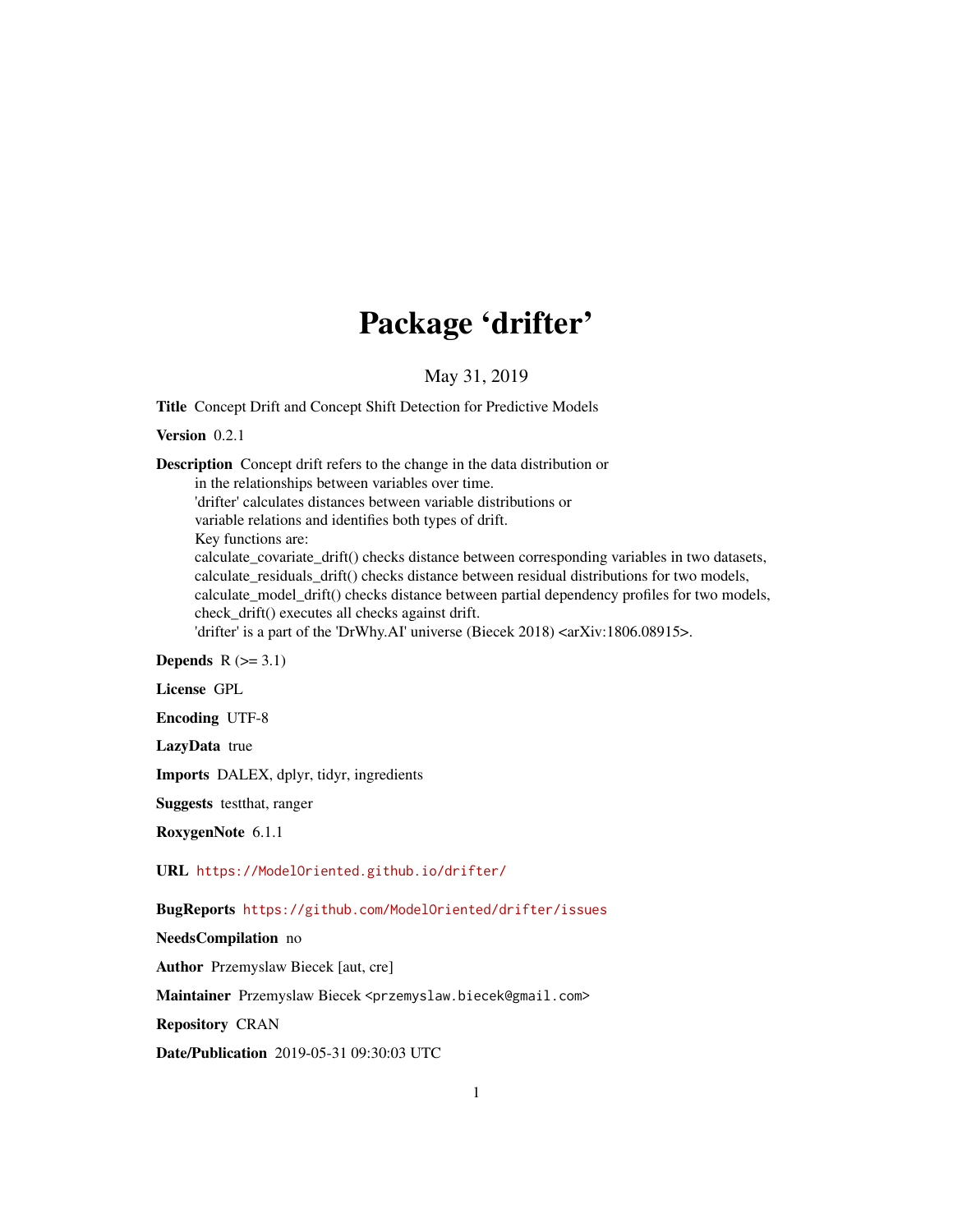### <span id="page-1-0"></span>R topics documented:

| Index |  |  |  |  |  |  |  |  |  |  |  |  |  |  |  |
|-------|--|--|--|--|--|--|--|--|--|--|--|--|--|--|--|

calculate\_covariate\_drift

*Calculate Covariate Drift for two data frames*

#### Description

Here covariate drift is defined as Non-Intersection Distance between two distributions. More formally,  $$d(P,Q) = 1 - sum_i min(P_i, Q_i)$$ \$. The larger the distance the more different are two distributions.

#### Usage

```
calculate_covariate_drift(data_old, data_new, bins = 20)
```
#### Arguments

| data old | data frame with 'old' data                                              |
|----------|-------------------------------------------------------------------------|
| data new | data frame with 'new' data                                              |
| bins     | continuous variables are discretized to 'bins' intervals of equal sizes |

#### Value

an object of a class 'covariate\_drift' (data.frame) with Non-Intersection Distances

#### Examples

```
library("DALEX")
# here we do not have any drift
d <- calculate_covariate_drift(apartments, apartments_test)
d
# here we do have drift
d <- calculate_covariate_drift(dragons, dragons_test)
d
```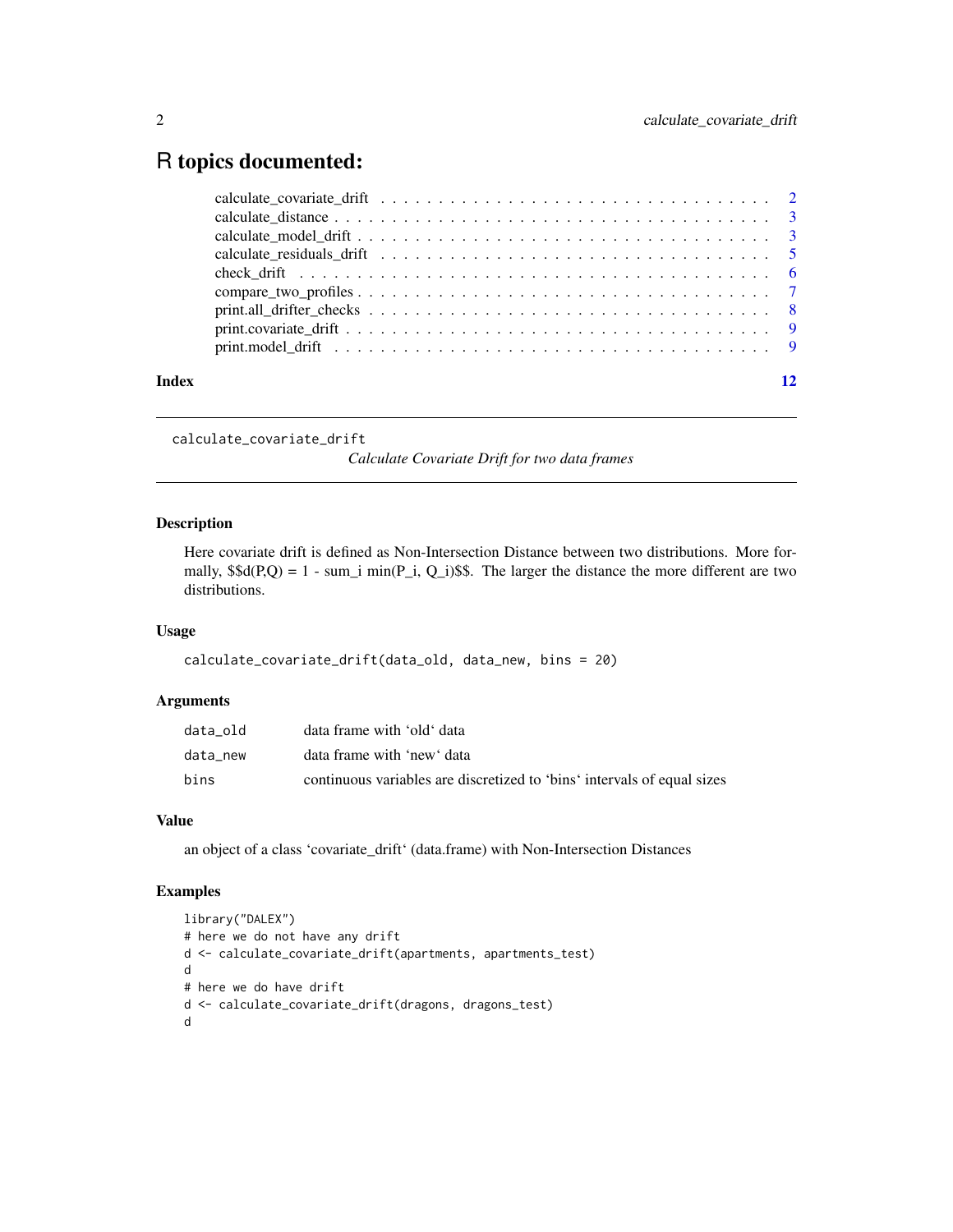#### <span id="page-2-0"></span>Description

Calculate Non-Intersection Distance

#### Usage

```
calculate_distance(variable_old, variable_new, bins = 20)
```
#### Arguments

|      | variable new yariableffrom 'new'data                                   |
|------|------------------------------------------------------------------------|
| bins | continuous variables are discretized to 'bins' intervals of equal size |

#### Value

Non-Intersection Distance

#### Examples

```
calculate_distance(rnorm(1000), rnorm(1000))
calculate_distance(rnorm(1000), runif(1000))
```
calculate\_model\_drift *Calculate Model Drift for comparison of models trained on new/old data*

#### Description

This function calculates differences between PDP curves calculated for new/old models

#### Usage

```
calculate_model_drift(model_old, model_new, data_new, y_new,
 predict_function = predict, max_obs = 100, scale = sd(y_new, na.rm
  = TRUE))
```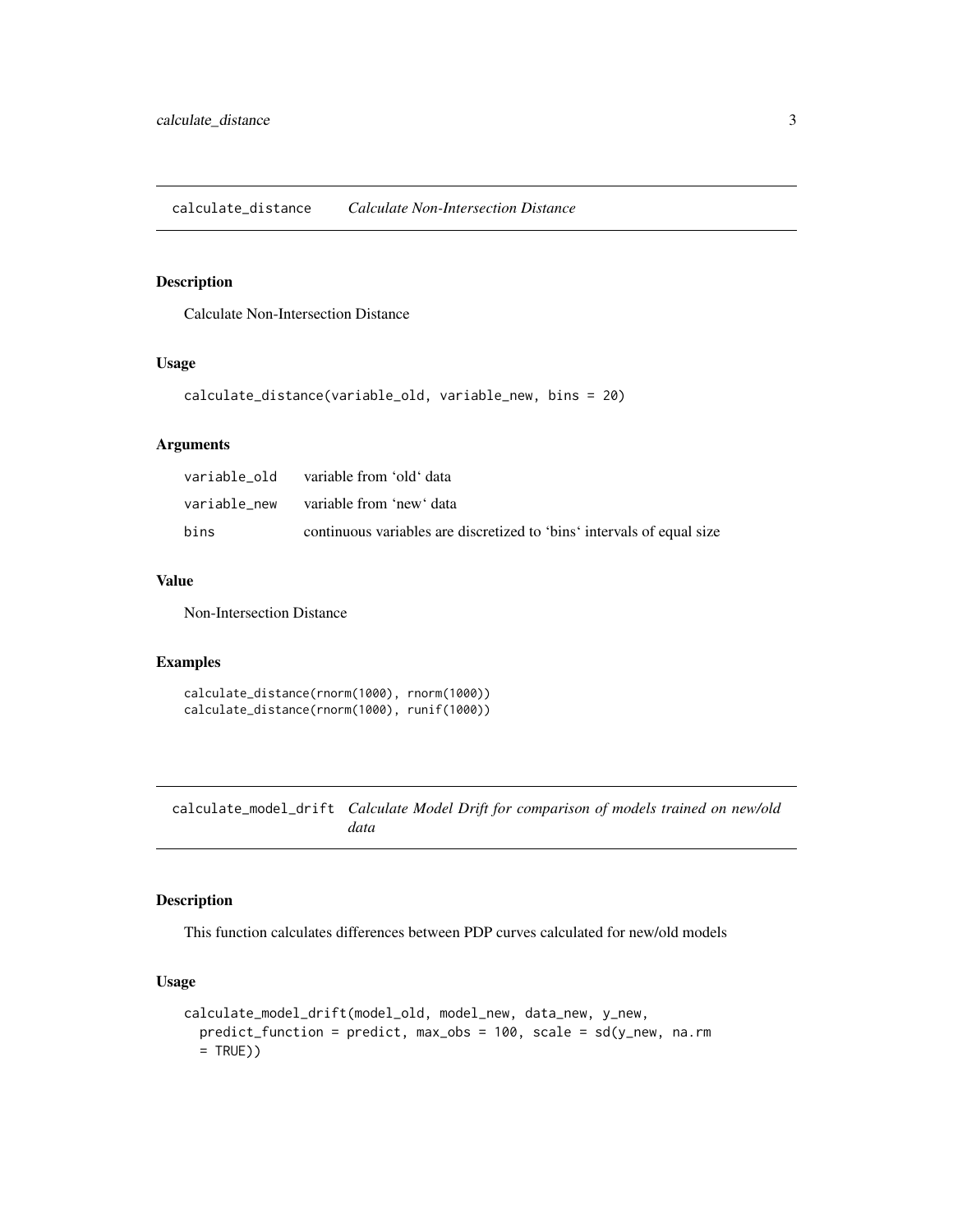#### **Arguments**

| model_old        | model created on historical / 'old'data                                                                                                 |
|------------------|-----------------------------------------------------------------------------------------------------------------------------------------|
| model_new        | model created on current / 'new'data                                                                                                    |
| data_new         | data frame with current / 'new' data                                                                                                    |
| y_new            | true values of target variable for current / 'new' data                                                                                 |
| predict_function |                                                                                                                                         |
|                  | function that takes two arguments: model and new data and returns numeric<br>vector with predictions, by default it's 'predict'         |
| max_obs          | if negative, them all observations are used for calculation of PDP, is positive,<br>then only 'max obs' are used for calculation of PDP |
| scale            | scale parameter for calculation of scaled drift                                                                                         |

#### Value

an object of a class 'model\_drift' (data.frame) with distances calculated based on Partial Dependency Plots

#### Examples

```
library("DALEX")
model_old <- lm(m2.price ~ ., data = apartments)
model_new <- lm(m2.price ~ ~ ., data = apartments_test[1:1000, ])calculate_model_drift(model_old, model_new,
                 apartments_test[1:1000,],
                 apartments_test[1:1000,]$m2.price)
```

```
library("ranger")
predict_function <- function(m,x,...) predict(m, x, ...)$predictions
model_old \leq ranger(m2.price \sim ., data = apartments)
model_new <- ranger(m2.price ~ ., data = apartments_test)
calculate_model_drift(model_old, model_new,
                 apartments_test,
                 apartments_test$m2.price,
                 predict_function = predict_function)
```

```
# here we compare model created on male data
# with model applied to female data
# there is interaction with age, and it is detected here
predict_function <- function(m,x,...) predict(m, x, ..., probability=TRUE)$predictions[,1]
data_old = HR[HR$gender == "male", -1]
data_new = HR[HR$gender == "female", -1]
model_old <- ranger(status ~ ., data = data_old, probability=TRUE)
model_new <- ranger(status ~ ., data = data_new, probability=TRUE)
calculate_model_drift(model_old, model_new,
                 HR_test,
                 HR_test$status == "fired",
                 predict_function = predict_function)
```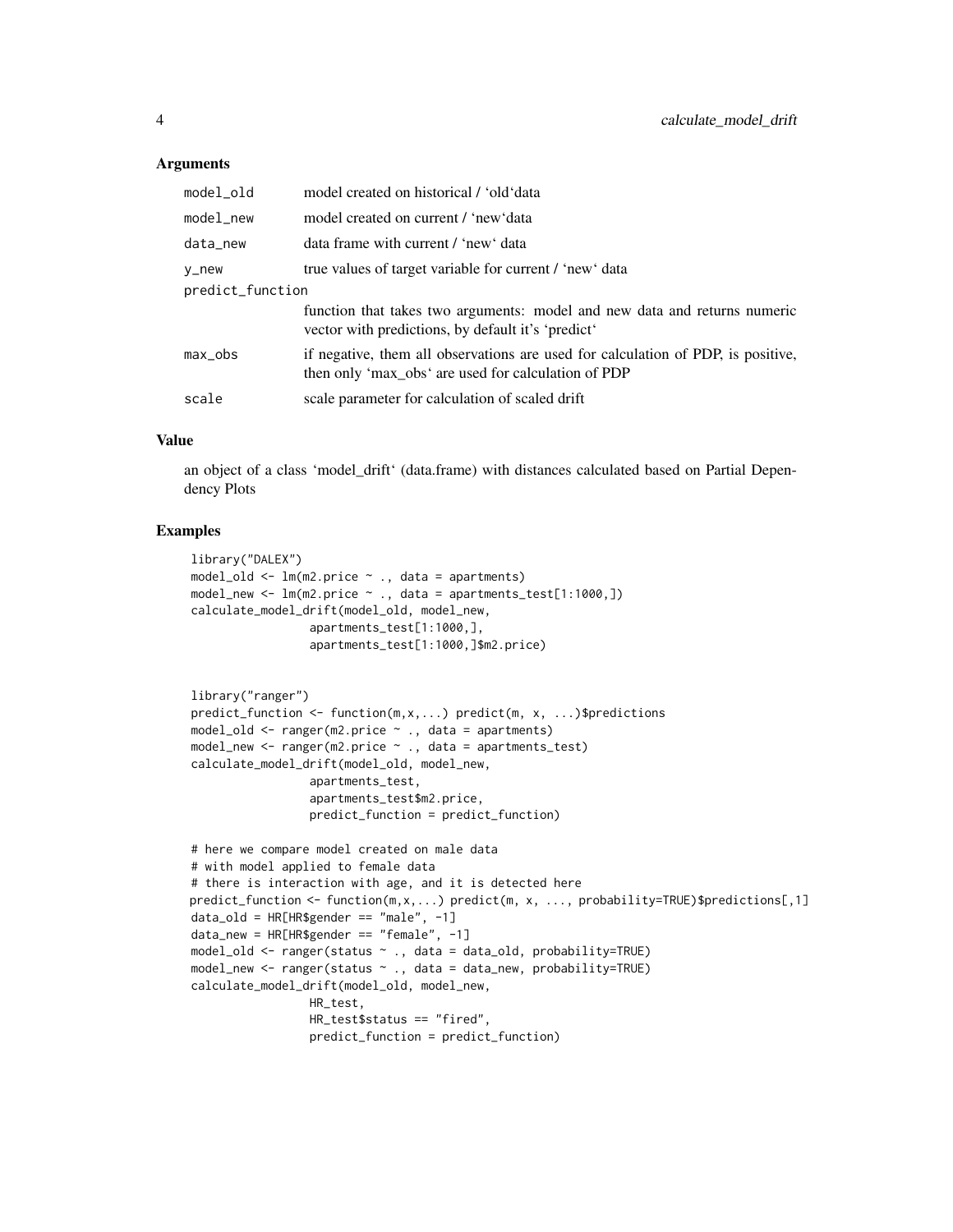```
# plot it
library("ingredients")
prof_old <- partial_dependency(model_old,
                                    data = data_new[1:500,],label = "model_old",
                                    predict_function = predict_function,
                                    grid_points = 101,
                                    variable_splits = NULL)
prof_new <- partial_dependency(model_new,
                                    data = data_new[1:500,],label = "model_new",
                                    predict_function = predict_function,
                                    grid_points = 101,
                                    variable_splits = NULL)
plot(prof_old, prof_new, color = "_label_")
```
calculate\_residuals\_drift

*Calculate Residual Drift for old model and new vs. old data*

#### Description

Calculate Residual Drift for old model and new vs. old data

#### Usage

```
calculate_residuals_drift(model_old, data_old, data_new, y_old, y_new,
 predict_function = predict, bins = 20)
```
#### Arguments

| model_old        | model created on historical / 'old' data                                                                                        |
|------------------|---------------------------------------------------------------------------------------------------------------------------------|
| data_old         | data frame with historical / 'old' data                                                                                         |
| data_new         | data frame with current / 'new' data                                                                                            |
| y_old            | true values of target variable for historical / 'old' data                                                                      |
| y_new            | true values of target variable for current / 'new' data                                                                         |
| predict_function |                                                                                                                                 |
|                  | function that takes two arguments: model and new data and returns numeric<br>vector with predictions, by default it's 'predict' |
| bins             | continuous variables are discretized to 'bins' intervals of equal sizes                                                         |

#### Value

an object of a class 'covariate\_drift' (data.frame) with Non-Intersection Distances calculated for residuals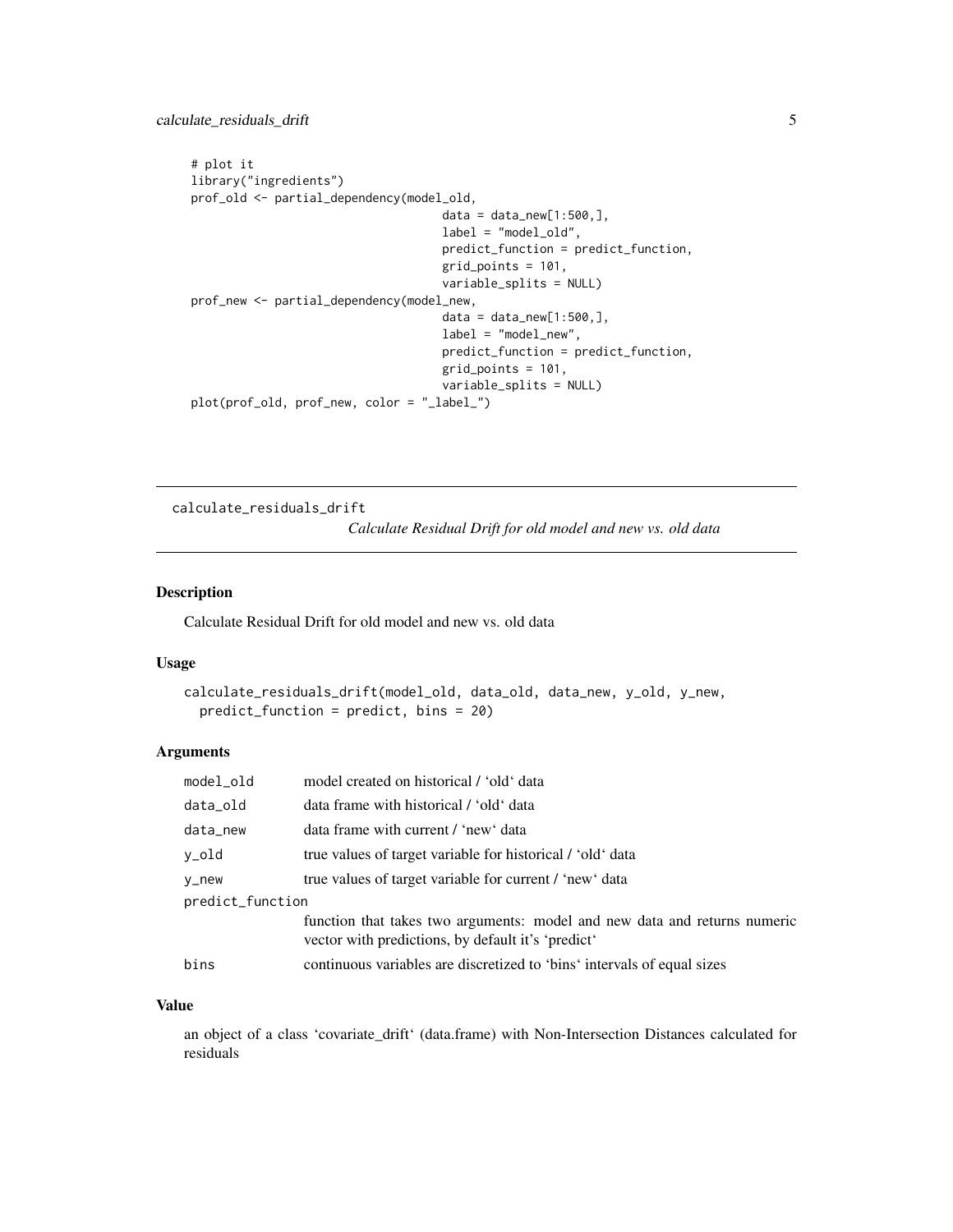#### Examples

```
library("DALEX")
model_old <- lm(m2.price ~ ., data = apartments)
model_new <- lm(m2.price ~ ., data = apartments_test[1:1000,])
calculate_model_drift(model_old, model_new,
                 apartments_test[1:1000,],
                 apartments_test[1:1000,]$m2.price)
library("ranger")
predict_function <- function(m,x,...) predict(m, x, ...)$predictions
model_old <- ranger(m2.price ~ ., data = apartments)
calculate_residuals_drift(model_old,
                      apartments_test[1:4000,], apartments_test[4001:8000,],
                 apartments_test$m2.price[1:4000], apartments_test$m2.price[4001:8000],
                      predict_function = predict_function)
calculate_residuals_drift(model_old,
                      apartments, apartments_test,
                      apartments$m2.price, apartments_test$m2.price,
                      predict_function = predict_function)
```
check\_drift *This function executes all tests for drift between two datasets / models*

#### Description

Currently three checks are implemented, covariate drift, residual drift and model drift.

#### Usage

```
check_drift(model_old, model_new, data_old, data_new, y_old, y_new,
 predict_function = predict, max_obs = 100, bins = 20,
  scale = sd(y_new, na.rm = TRUE))
```
#### Arguments

| model_old        | model created on historical / 'old'data                                                                                         |
|------------------|---------------------------------------------------------------------------------------------------------------------------------|
| model_new        | model created on current / 'new'data                                                                                            |
| data_old         | data frame with historical / 'old' data                                                                                         |
| data_new         | data frame with current / 'new' data                                                                                            |
| y_old            | true values of target variable for historical / 'old' data                                                                      |
| y_new            | true values of target variable for current / 'new' data                                                                         |
| predict_function |                                                                                                                                 |
|                  | function that takes two arguments: model and new data and returns numeric<br>vector with predictions, by default it's 'predict' |

<span id="page-5-0"></span>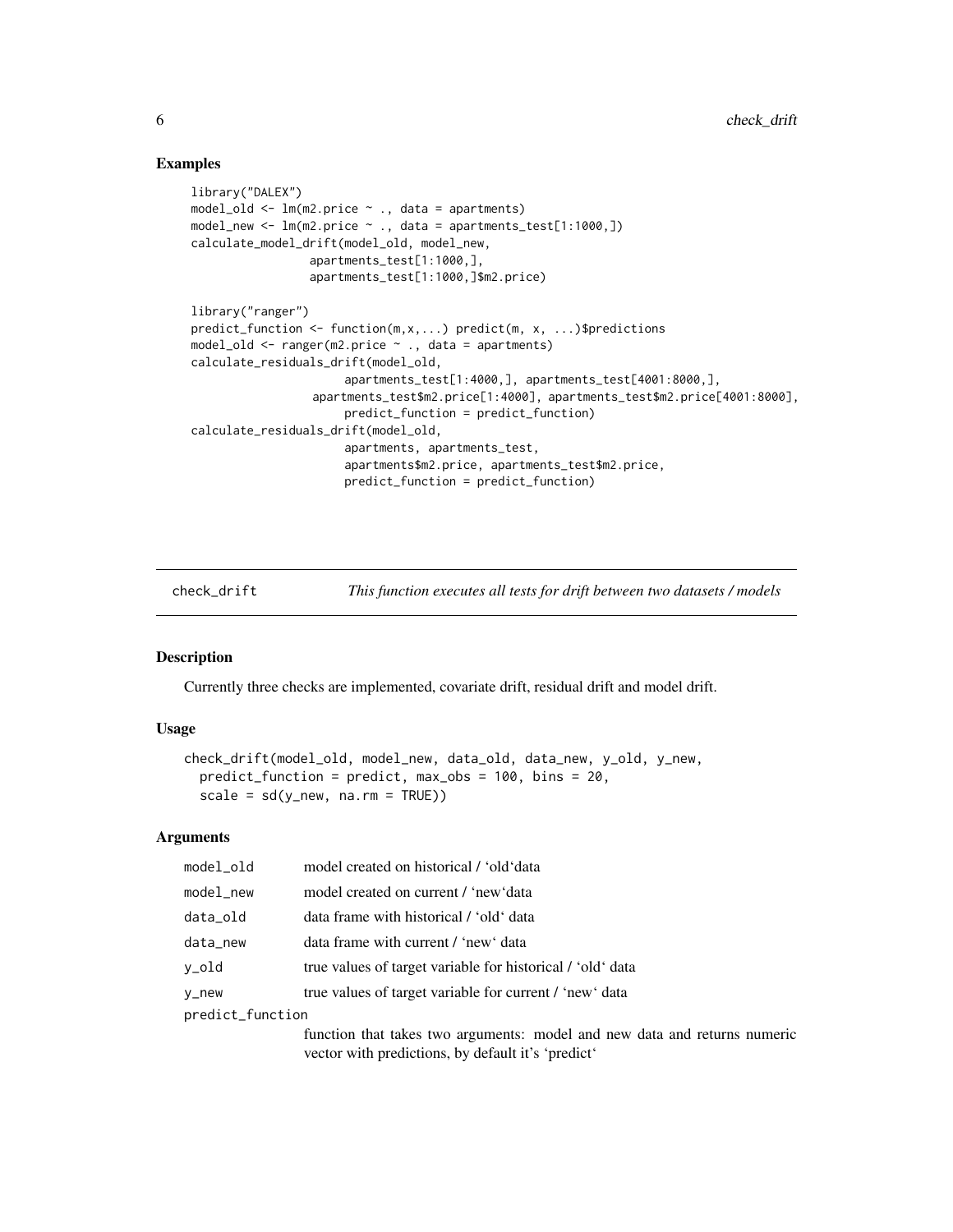<span id="page-6-0"></span>

| max_obs | if negative, them all observations are used for calculation of PDP, is positive,<br>then only 'max_obs' are used for calculation of PDP |
|---------|-----------------------------------------------------------------------------------------------------------------------------------------|
| bins    | continuous variables are discretized to 'bins' intervals of equal sizes                                                                 |
| scale   | scale parameter for calculation of scaled drift                                                                                         |

#### Value

This function is executed for its side effects, all checks are being printed on the screen. Additionaly it returns list with particualr checks.

#### Examples

```
library("DALEX")
model_old \leq lm(m2.price \sim ., data = apartments)
model_new \leq 1m(m2.price \sim., data = apartments_test[1:1000,])
check_drift(model_old, model_new,
                 apartments, apartments_test,
                 apartments$m2.price, apartments_test$m2.price)
library("ranger")
```

```
predict_function <- function(m,x,...) predict(m, x, ...)$predictions
model_old <- ranger(m2.price ~ ., data = apartments)
model_new <- ranger(m2.price ~ ., data = apartments_test)
check_drift(model_old, model_new,
                 apartments, apartments_test,
                 apartments$m2.price, apartments_test$m2.price,
                 predict_function = predict_function)
```
compare\_two\_profiles *Calculates distance between two Ceteris Paribus Profiles*

#### Description

This function calculates square root from mean square difference between Ceteris Paribus Profiles

#### Usage

```
compare_two_profiles(cpprofile_old, cpprofile_new, variables, scale = 1)
```
#### **Arguments**

|           | cpprofile_old    Ceteris Paribus Profile for historical / 'old' model |
|-----------|-----------------------------------------------------------------------|
|           | cpprofile_new Ceteris Paribus Profile for current / 'new' model       |
| variables | variables for which drift should be calculated                        |
| scale     | scale parameter for calculation of scaled drift                       |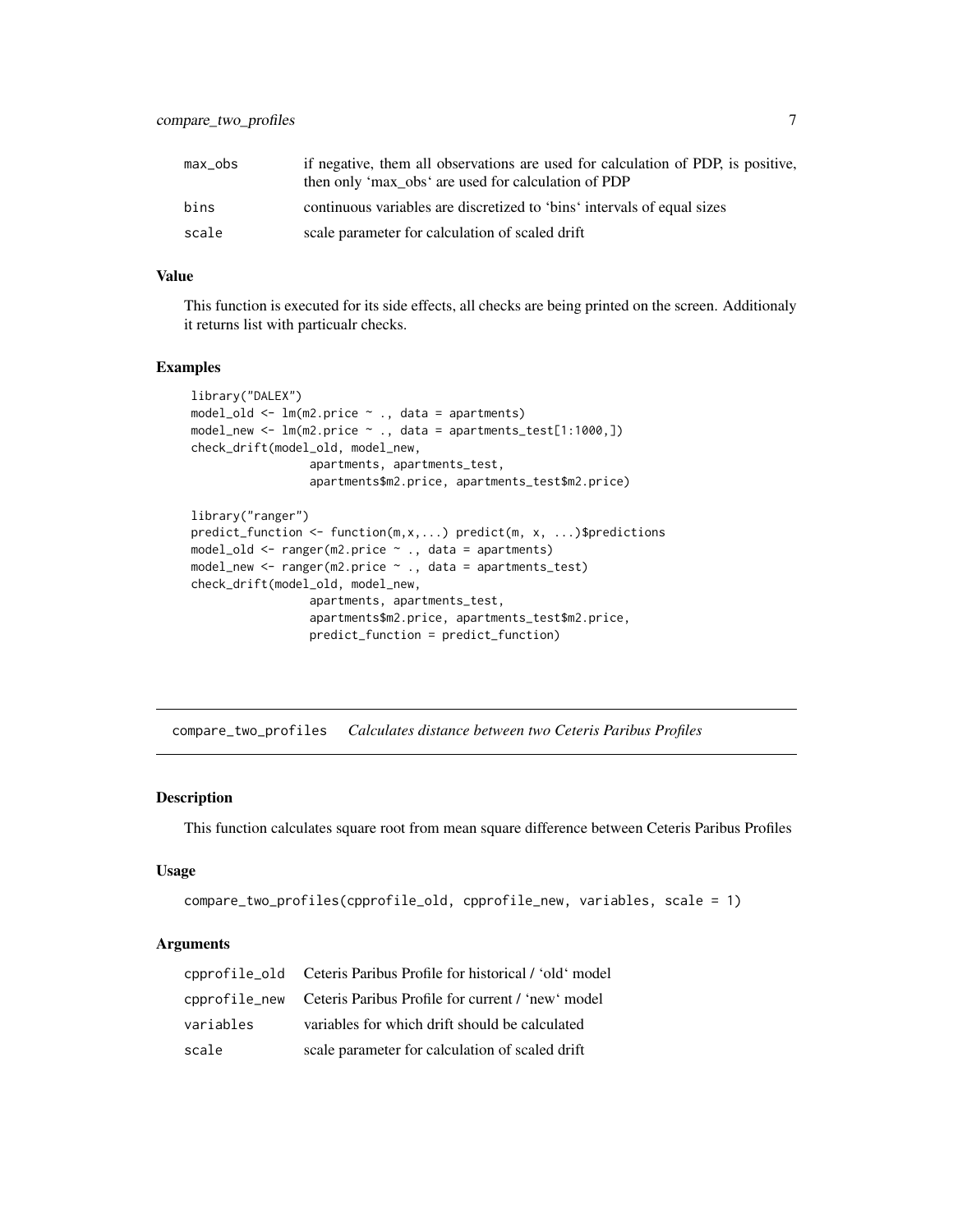#### <span id="page-7-0"></span>Value

data frame with distances between Ceteris Paribus Profiles

```
print.all_drifter_checks
```
*Print All Drifter Checks*

#### Description

Print All Drifter Checks

#### Usage

```
## S3 method for class 'all_drifter_checks'
print(x, \ldots)
```
#### Arguments

| X        | an object of the class 'all drifter checks' |
|----------|---------------------------------------------|
| $\cdots$ | other arguments, currently ignored          |

#### Value

this function prints all drifter checks

#### Examples

```
library("DALEX")
model_old <- lm(m2.price ~ ., data = apartments)
model_new <- lm(m2.price ~ ., data = apartments_test[1:1000,])
check_drift(model_old, model_new,
                 apartments, apartments_test,
                 apartments$m2.price, apartments_test$m2.price)
library("ranger")
predict_function <- function(m,x,...) predict(m, x, ...)$predictions
model_old <- ranger(m2.price ~ ., data = apartments)
model_new <- ranger(m2.price ~ ., data = apartments_test)
check_drift(model_old, model_new,
                 apartments, apartments_test,
```
apartments\$m2.price, apartments\_test\$m2.price, predict\_function = predict\_function)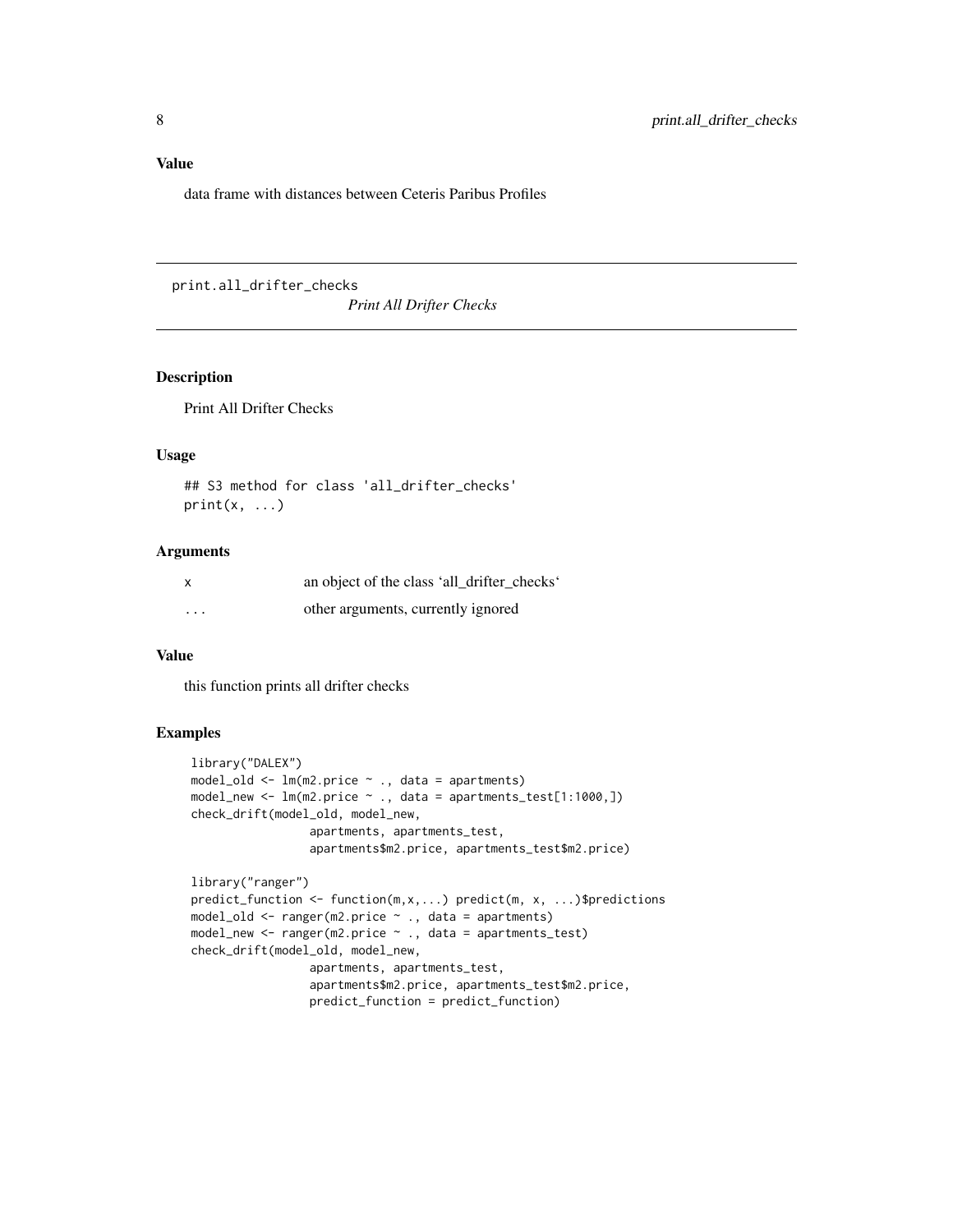<span id="page-8-0"></span>print.covariate\_drift *Print Covariate Drift Data Frame*

#### Description

Print Covariate Drift Data Frame

#### Usage

```
## S3 method for class 'covariate_drift'
print(x, max_length = 25, ...)
```
#### Arguments

| $\mathsf{x}$ | an object of the class 'covariate drift'  |
|--------------|-------------------------------------------|
| max_length   | length of the first column, by default 25 |
| .            | other arguments, currently ignored        |

#### Value

this function prints a data frame with a nicer format

#### Examples

```
library("DALEX")
# here we do not have any drift
d <- calculate_covariate_drift(apartments, apartments_test)
d
# here we do have drift
d <- calculate_covariate_drift(dragons, dragons_test)
d
```
print.model\_drift *Print Model Drift Data Frame*

#### Description

Print Model Drift Data Frame

#### Usage

```
## S3 method for class 'model_drift'
print(x, max_length = 25, ...)
```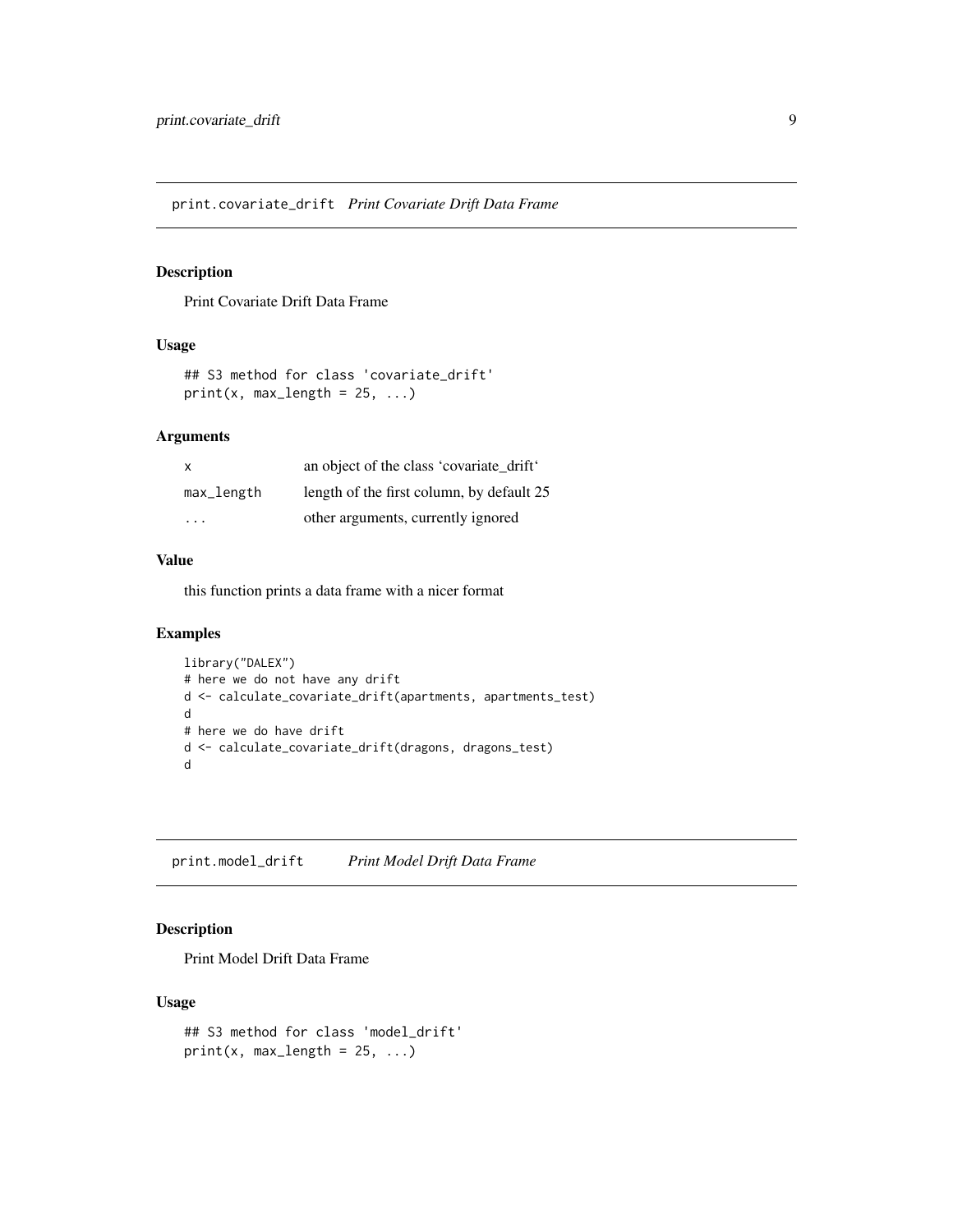#### **Arguments**

| $\mathsf{x}$ | an object of the class 'model drift'      |
|--------------|-------------------------------------------|
| max_length   | length of the first column, by default 25 |
| .            | other arguments, currently ignored        |

#### Value

this function prints a data frame with a nicer format

#### Examples

```
library("DALEX")
model_old <- lm(m2.price ~ ., data = apartments)
model_new \leq 1m(m2.price \sim ., data = apartments_test[1:1000.])
calculate_model_drift(model_old, model_new,
                 apartments_test[1:1000,],
                 apartments_test[1:1000,]$m2.price)
library("ranger")
predict_function <- function(m,x,...) predict(m, x, ...)$predictions
model_old <- ranger(m2.price ~ ., data = apartments)
model_new <- ranger(m2.price ~ ., data = apartments_test)
calculate_model_drift(model_old, model_new,
                 apartments_test,
                 apartments_test$m2.price,
                 predict_function = predict_function)
# here we compare model created on male data
# with model applied to female data
# there is interaction with age, and it is detected here
predict_function <- function(m,x,...) predict(m, x, ..., probability=TRUE)$predictions[,1]
data\_old = HR[HR$gender == "male", -1]data_new = HR[HR$gender == "female", -1]
model_old <- ranger(status ~ ., data = data_old, probability=TRUE)
model_new <- ranger(status ~ ., data = data_new, probability=TRUE)
calculate_model_drift(model_old, model_new,
                 HR_test,
                 HR_test$status == "fired",
                 predict_function = predict_function)
# plot it
library("ingredients")
prof_old <- partial_dependency(model_old,
                                    data = data_new[1:1000,],
                                    label = "model_old",
                                    predict_function = predict_function,
                                    grid_points = 101,
                                    variable_splits = NULL)
prof_new <- partial_dependency(model_new,
                                    data = data_new[1:1000,],
                                    label = "model_new",
```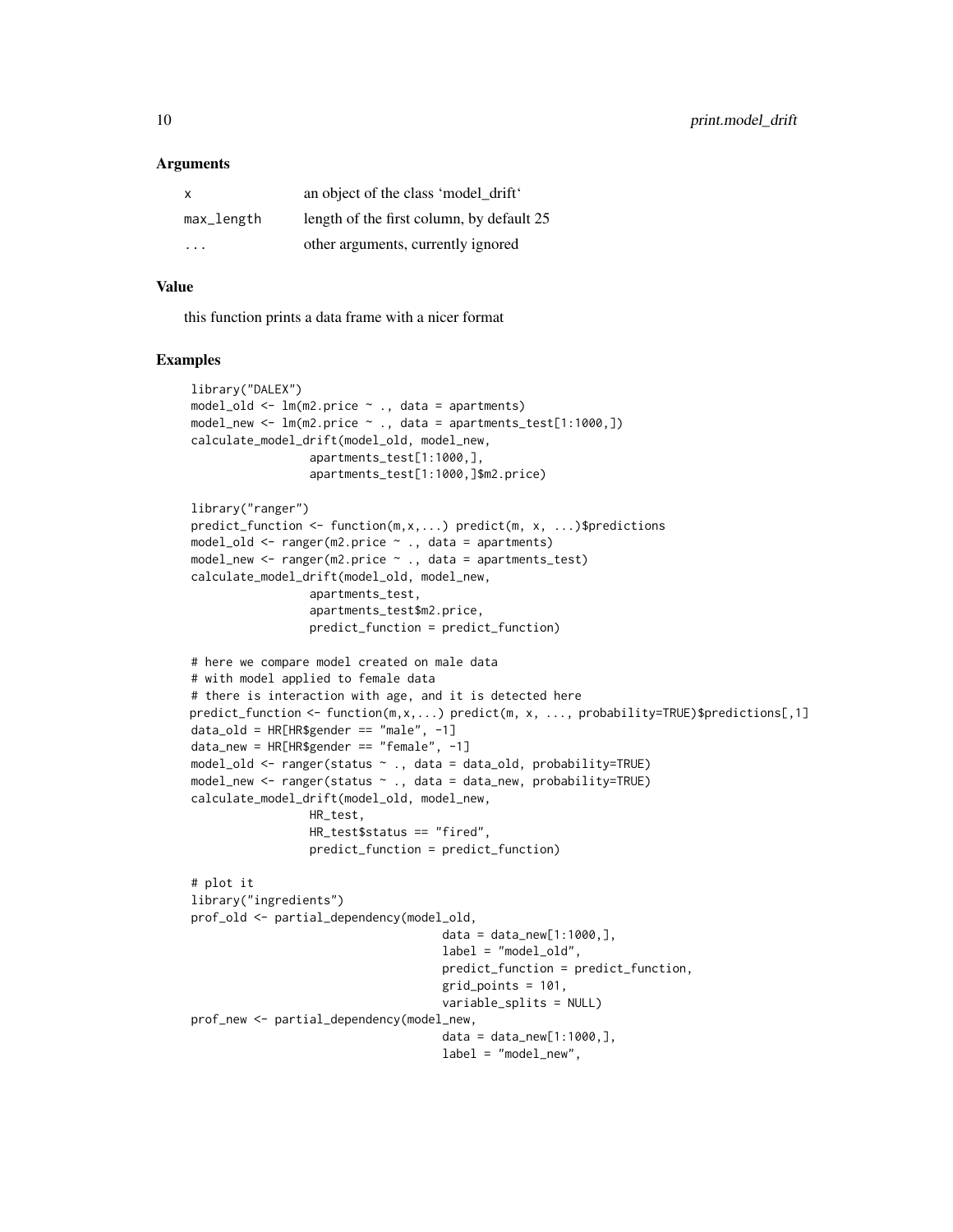predict\_function = predict\_function, grid\_points = 101, variable\_splits = NULL) plot(prof\_old, prof\_new, color = "\_label\_")